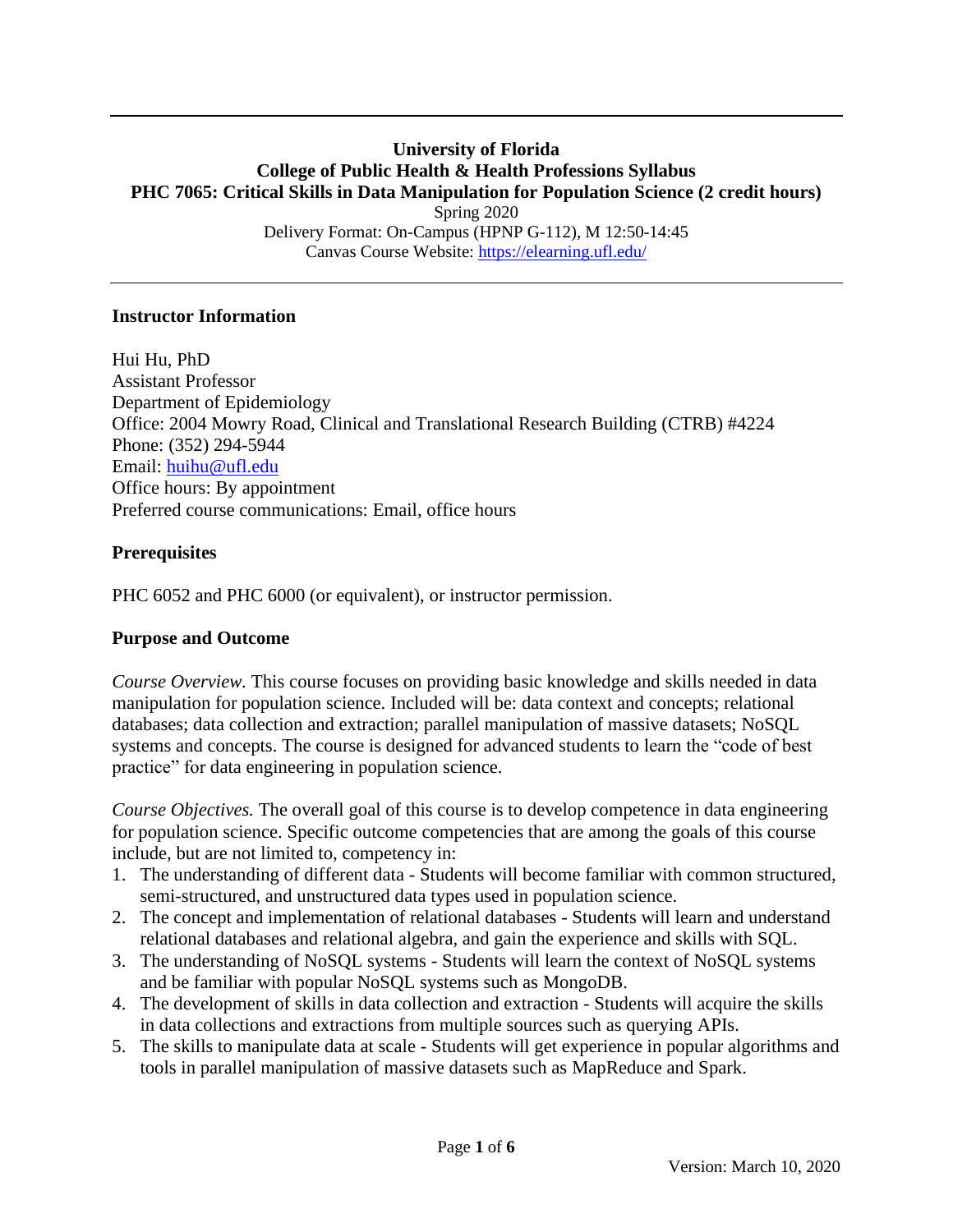6. Ethical maintenance to human subject data – Students will learn the important issues regarding data storage and backup, data sharing and transferring, and meta-data maintenance.

*Instructional Methods.* We will meet for 13 sessions, each of which will last 2 hours. Classes are lecture- and lab-based, and students will be expected to run VirtualBox on their laptops for the labs unless otherwise required. Grades will be based on attendance and participation (5%), homework assignments (25%), mid-term exam (35%), and final project (35%).

# **Description of Course Content**

*Course Schedule.*

| Date              | Agenda ( $\bullet$ = topic, $\Diamond$ = Lab)            | <b>Assignment Due</b><br>(% of Final Grade*)       | Project Due<br>(% of Final Grade) |  |
|-------------------|----------------------------------------------------------|----------------------------------------------------|-----------------------------------|--|
| January 6, 2020   | • Course overview<br>◊ Virtual machine setup             |                                                    |                                   |  |
| January 13, 2020  | $\bullet$ Introduction to R<br>$\Diamond$ R crash course |                                                    |                                   |  |
| January 27, 2020  | · Basic Structured Query Language<br>$\Diamond$ SQL 1    | Assignment 1 (5%)                                  |                                   |  |
| February 3, 2020  | • Data models and relational SQL<br>$\Diamond$ SQL 2     |                                                    |                                   |  |
| February 10, 2020 | • Many-to-many relationships in SQL<br>$\Diamond$ SQL 3  |                                                    |                                   |  |
| February 17, 2020 | ◊ In-class exercise: SQL                                 | Assignment 2 (5%)                                  | Form a project<br>team $(0\%)$    |  |
| February 24, 2020 | ◊ Mid-term exam: SQL                                     | Assignment 3 (5%)                                  |                                   |  |
| March 9, 2020     | • Review of mid-term exam and SQL                        | Mid-term exam<br>make-up (due on<br>March 8, 2020) | Project proposal<br>(5%)          |  |
| March 16, 2020    | • Access web data<br>$\Diamond$ httr                     |                                                    |                                   |  |
| March 23, 2020    | · In-class exercise: access web data                     |                                                    |                                   |  |
| March 30, 2020    | • Spatial data<br>$\lozenge$ PostGIS                     | Assignment 4 (5%)                                  |                                   |  |
| April 6, 2020     | • NoSQL databases<br>$\Diamond$ MongoDB                  | Assignment 5 (5%)                                  |                                   |  |
| April 13, 2020    | • Student presentations                                  | Assignment $6(5%)$                                 | $\blacksquare$                    |  |
| April 20, 2020    |                                                          |                                                    | Project report<br>(30%)           |  |

\* Only the highest 5 grades will count towards the final course grade.

*Course Materials and Technology.* Readings for the course will be assigned each week for the next lecture. There is no required textbook. For technical support for this class, please contact the UF Help Desk at: *Learning-support@ufl.edu*, (352) 392-HELP – select option 2, or [https://lss.at.ufl.edu/help.shtml.](https://lss.at.ufl.edu/help.shtml)

### **Academic Requirements and Grading**

### *Grade Composition.*

• Attendance and participation: 5%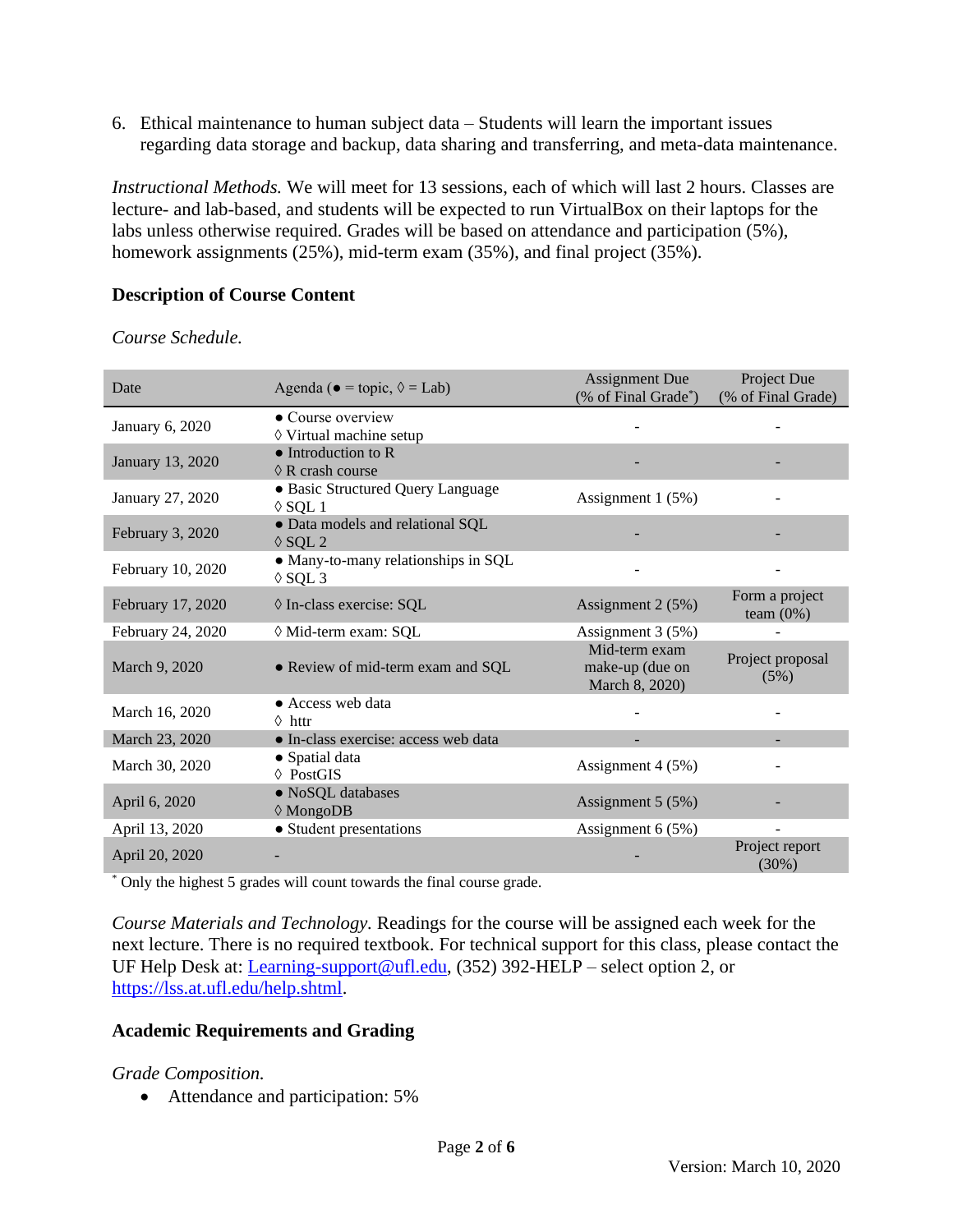- Homework assignments: 25%
- Mid-term exam: 35%
- Project proposal: 5%
- Final project presentation: 10%
- Final project report: 20%

*Attendance and participation.* Class attendance is mandatory. Excused absences follow the criteria of the UF Graduate Catalogue (e.g. illness, serious family emergency, military obligations, religious holidays), and should be communicated to the instructor prior to the missed class day when possible. UF rules require attendance during the first two course sessions. Each unexcused absence results in a 1.5% point deduction from the final grade. Missing more than three scheduled sessions without excuse (each session is about 2 hours of instruction) will result in a failure. Students are responsible for all material presented in class and meeting the scheduled due dates for class assignments.

*Homework assignments.* A total of 6 assignments will be given, and the highest 5 grades will count towards the final grade. All assignments are small programming projects. You are required to compliant with the following assignment rules:

- Your assignment must be turned in no later than 11:59pm on the day it is due.
- Late homework assignments will NOT be accepted, unless you have a formal proof of the exception (e.g., a written doctor note, a police ticket, etc.).
- No handwritten assignment. All assignments need to be submitted electronically either by email or the online system (will be clarified at the beginning of the course).
- DO NOT COPY OTHERS' HOMEWORK. There is zero-tolerance. The one who copy the homework will receive 0 point; and the one who is copied will get only 50% of the points that he/she should have received.
- You can work with others (e.g., discuss, consult, etc.) on a homework assignment. And, if you work on a homework assignment with other students in the course, you are required to list their names when you turn in the assignment. Plagiarism will receive 0 point.
- Searching for a solution on the web—and then submitting it as your answer for a homework assignment—will be considered a violation.

*Course project.* The final product of the course is a course project, which consists of 40% of the final grade. Each student is required to complete a course project. You can collaborate with other students as a team. However, each team can have up to two (2) members. Exception can only be made with written explanation and subject to the instructor's approval. In addition, please clearly delineate roles and responsibilities of each team member. Your final grade of the course project will be adjusted based on your contribution (e.g., merely presenting the project in the final presentation is NOT a contribution). Two options are available for the course project. OPTION A: Pick one article from a list of publications (which will be made available mid-February), and write codes to reproduce its data engineering and descriptive analyses. OPTION B: Come up your own ideas for the course project. It is required to include at least ONE non-traditional data source (e.g. spatial data, web data, etc.) other than the traditional survey data. Please note that although an analyses/modelling section is required for the project, it is not the focus of this course. Instead, you should focus more on the data accessing and engineering part. Please follow the detailed requirements below.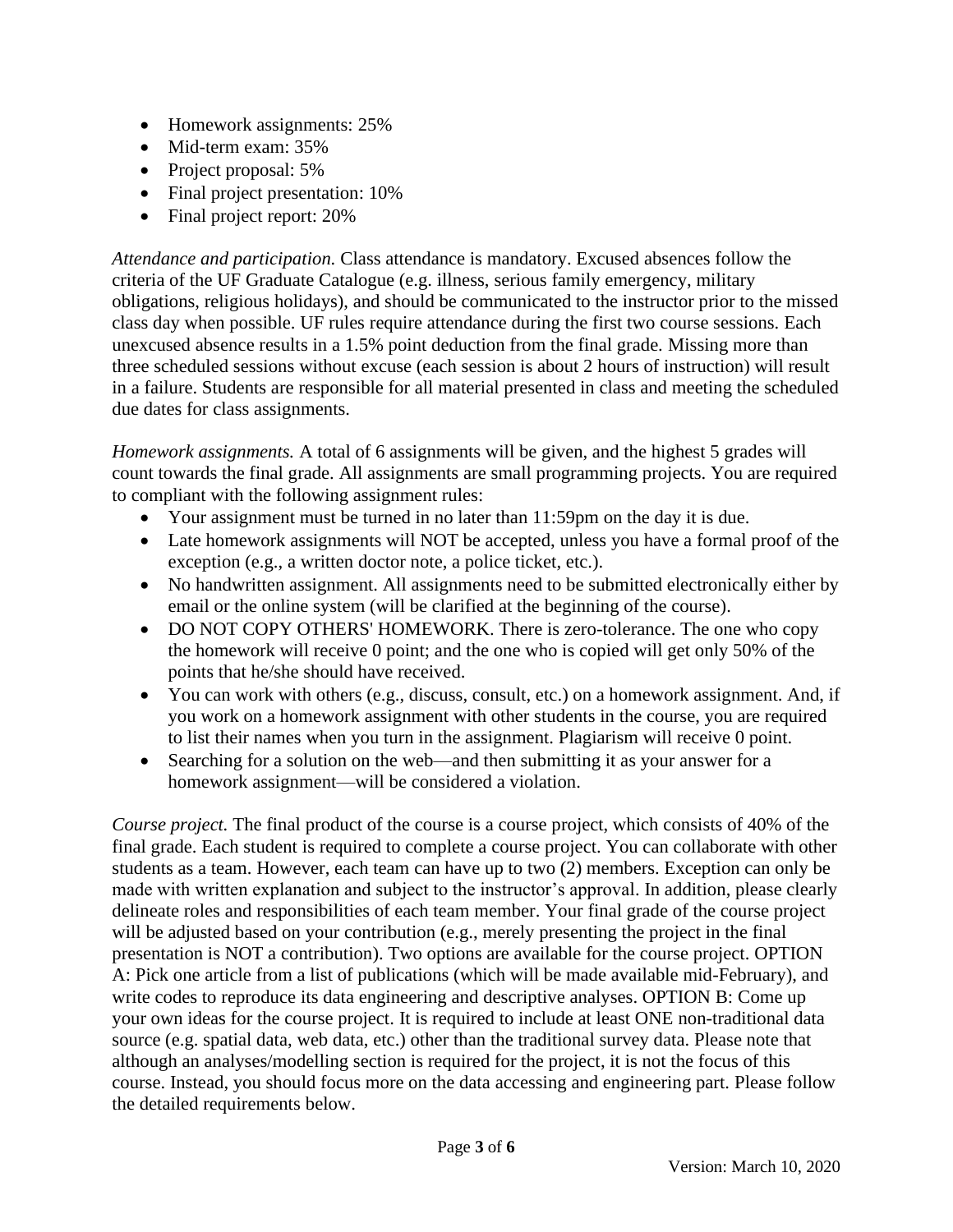## *Project proposal requirements:*

- Cover Page: Include title and list of team members.
- Project description: Up to one (1) page.
	- o Specific Aims/Objectives: for those choosing option A, please cite the article you'd like to reproduce and briefly summarize the specific aims/objectives of the article. For those choosing option B, please state your aims/objectives.
	- o Data Source: please provide details about the data and how it can be accessed
	- o Preliminary Data Pipelines: please briefly describe the data engineering steps involved in this project
	- o Timeline
- Literature cited (no page limit); please follow the Vancouver style.
- Proposals must use single column and single spacing; Arial or Times New Roman font; font size no smaller than 11 point; tables and figure labels can be in 10 point; 0.5 inch margins.

### *Project report requirements:*

- For those choosing option A, the project report should be structured as an R Markdown Notebook, with all the codes, explanations to the codes, and outputs.
- For those choosing option B, please structure the report to include:
	- o Title (14 point typeface) and names of each team member
	- o Abstract: no more than 250 words summarizing the project.
	- o Introduction: a short background and objective(s) of the study.
	- o Methods: design, setting, dataset, approaches, and main outcome measurements.
	- o Results: key findings
	- o Discussion: key conclusions with direct reference to the implications of the methods and/or results.
	- o References: please follow the Vancouver style.

### *Final project presentation:*

- Up to fifteen (15) slides and no more than 15 minutes of presentation with 5 minutes  $O&A$ .
- Please send the slides to the instructor at least three (3) days in advance.

### *Point system.*

| Points earned 93-100 90-92 87-89 83-86 80-82 77-79 73-76 70-72 67-69 63-66 60-62 <60 |     |      |      |                |             |                     |                       |         |      |  |
|--------------------------------------------------------------------------------------|-----|------|------|----------------|-------------|---------------------|-----------------------|---------|------|--|
| Letter grade                                                                         |     | $A-$ | $B+$ | $\overline{B}$ | $R_{\rm B}$ | $C_{\pm}$ $C_{\pm}$ | $\angle C - \angle C$ | $D^+$ D |      |  |
| Grade points                                                                         | 4.0 | 3.67 | 3.33 | 3.0            | 2.67        |                     | 1.67                  |         | 0.67 |  |

For greater detail on the meaning of letter grades and university policies related to them, see the Registrar's Grade Policy regulations at:<http://catalog.ufl.edu/ugrad/current/regulations/info/grades.aspx>

### **Student Expectations, Roles, and Opportunities for Input**

*Expectations Regarding Course Behavior.* Please come to class on time and be prepared to stay until the time scheduled as the end of class. We think your investment in the degree is worth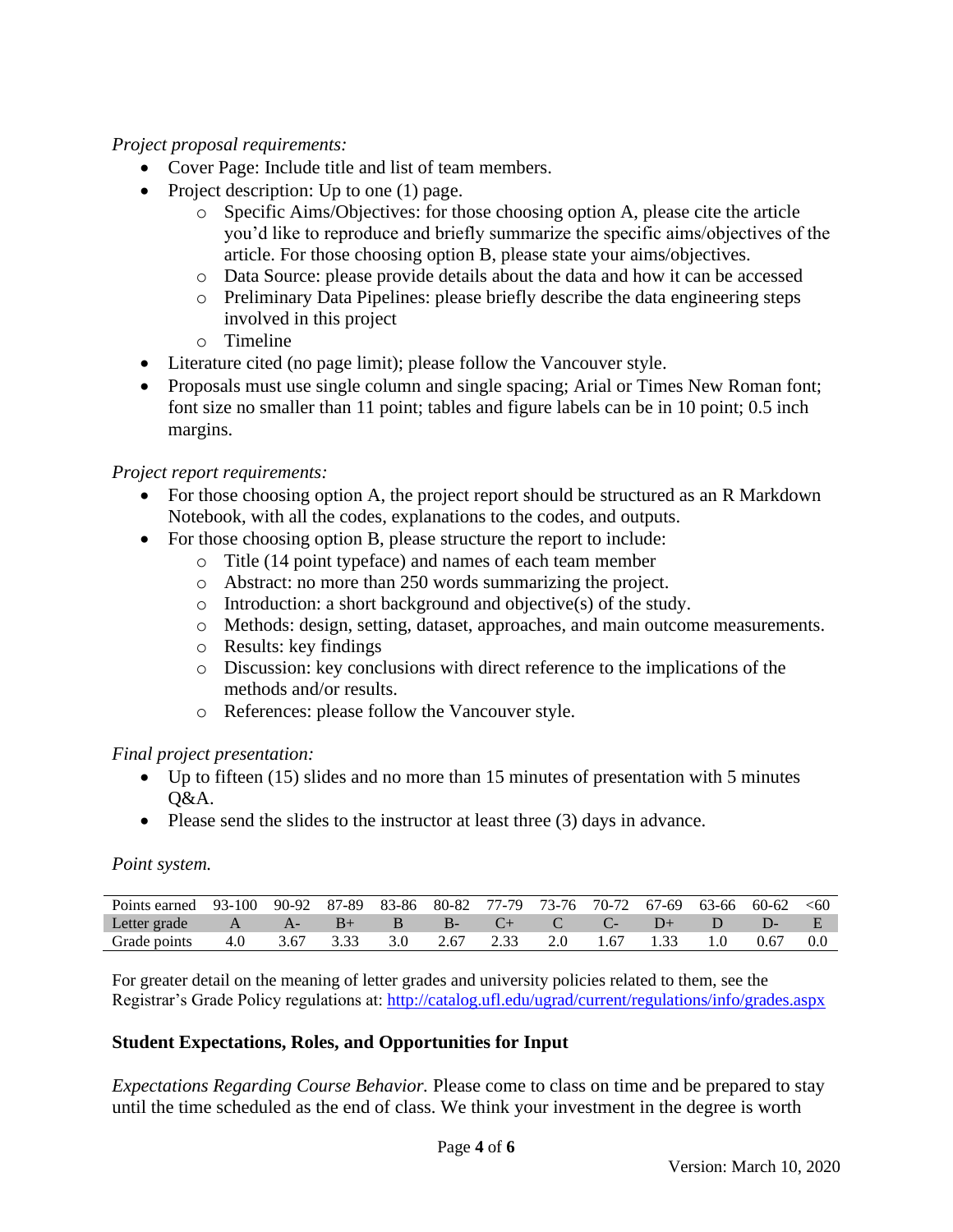maximizing your in-class experience, and we expect to provide materials that utilize the full, scheduled class times. The use of cell phones is not permitted. Please turn them off or, if you expect urgent calls, set them to "vibrate." Please do not engage in "side conversations" while the instructor or a presenter is leading the class. If the material is unclear, other students are likely to have a similar question; you are strongly encouraged to ask in-class questions so that all students may benefit from the discussion.

*Communication Guidelines.* Assistance with course material is available during scheduled office hours or by appointment. Emailed questions are also welcome, and we aim to address all such inquiries within 24 hours of receipt (or on Monday if the email was sent on Friday). Please do not re-send the same question until the appropriate time frame has elapsed (24 hours or end of day Monday for emails sent on Friday). Student success and understanding is of the utmost importance, so each email receives careful consideration.

*Academic Integrity.* Students are expected to act in accordance with the University of Florida policy on academic integrity. As a student at the University of Florida, you have committed yourself to uphold the Honor Code, which includes the following pledge:

"We, the members of the University of Florida community, pledge to hold ourselves and our peers to the highest standards of honesty and integrity."

You are expected to exhibit behavior consistent with this commitment to the UF academic community, and on all work submitted for credit at the University of Florida, the following pledge is either required or implied:

"On my honor, I have neither given nor received unauthorized aid in doing this assignment."

It is your individual responsibility to know and comply with all university policies and procedures regarding academic integrity and the Student Honor Code. Violations of the Honor Code at the University of Florida will not be tolerated. Violations will be reported to the Dean of Students Office for consideration of disciplinary action. For additional information regarding Academic Integrity, please see Student Conduct and Honor Code or the Graduate Student Website for additional details:

- <https://www.dso.ufl.edu/sccr/process/student-conduct-honor-code/>
- <http://gradschool.ufl.edu/students/introduction.html>

Please remember cheating, lying, misrepresentation, or plagiarism in any form is unacceptable and inexcusable behavior.

*Online Faculty Course Evaluation Process.* Students are expected to provide feedback on the quality of instruction in this course by completing online evaluations at [https://evaluation.ufl.edu.](https://evaluation.ufl.edu/) Students will be given specific times when the evaluations can be made. Summary results of these assessments are available to students at [https://evaluations.ufl.edu/results/.](https://evaluations.ufl.edu/results/)

It is very important to me that you are able to develop a set of data engineering tools in this course that you will find useful in your career. Naturally, the presentation of some tools may